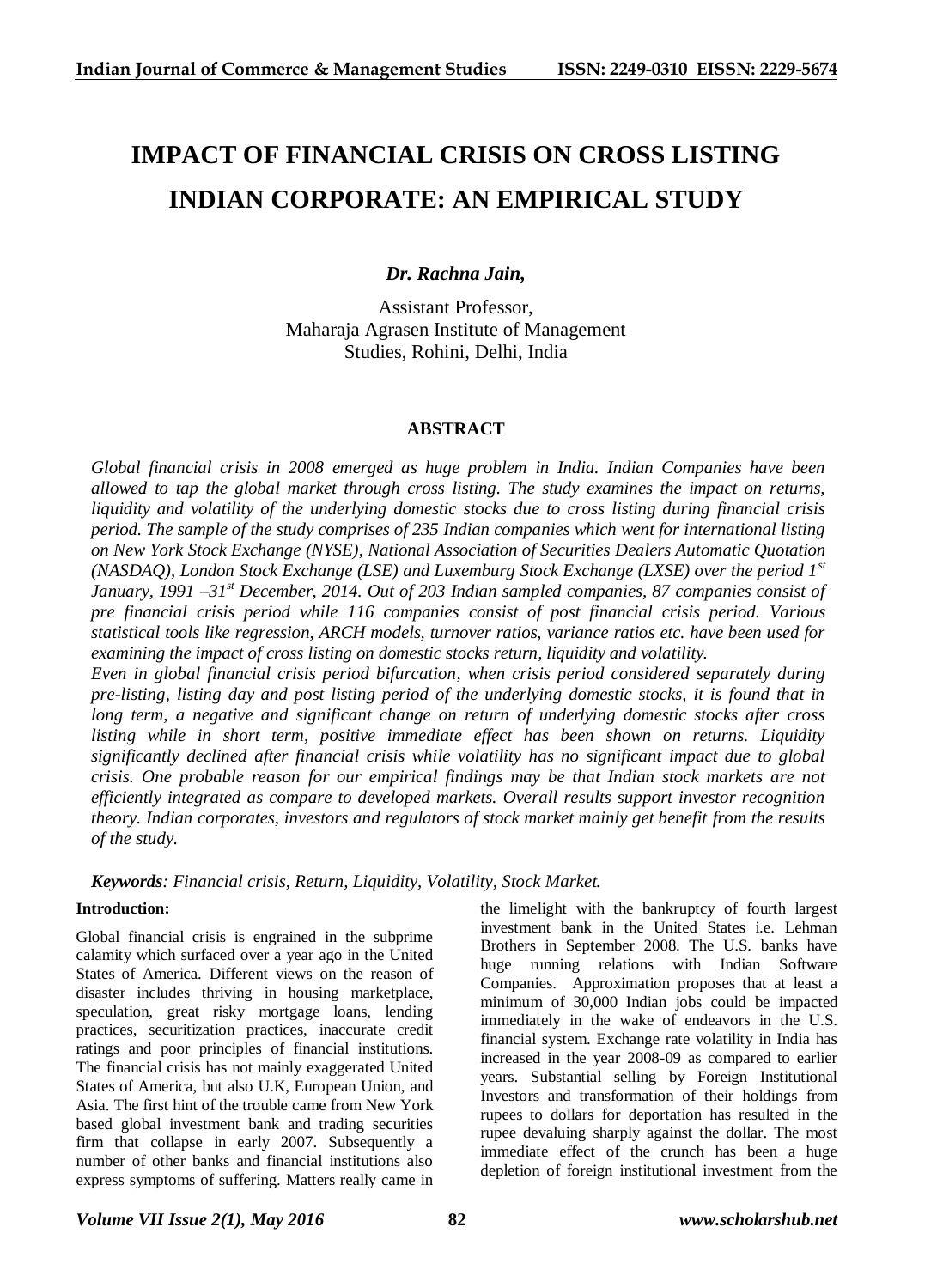equity market. Investment in tourism, hospitality and medical care has slowed down. The financial disorder impacted the stock markets even in India. The combination of a hasty sell off by financial establishments and the vision of economic slowdown have pulled down the stocks and commodities market. FIIs dragged out nearby to \$ 11 billion from India, tiresome the capital market down with it (Lakshman 2008). Stock prices have dropped by 60 per cent. India's stock market index, Sensex, touched 21,000 marks in January, 2008 and has leaped below 10,000 during October 2008 (Kundu 2008). The slowdown in the world economy has affected the clothing industry. The manufacturing works which are dependent on exports, mainly to the U.S have come down following deferred purchasing by vast apparel brands. While the developed world, including the U.S, the Euro Zone and Japan, has embarked into recession, the Indian Economy being affected by the spillover effects of the global financial crisis (Chidambaram 2008).

## **Literature Review:**

Biswal et al. (2001) used viz, size, liquidity, and volatility and two time series trend break techniques of Perron were applied on monthly data of Bombay Stock Exchange. They found that the Indian stock market grew and became more liquid after liberalization but period covered by them was up to 1998. Subsequently, there were significant changes in the regulations and development of Indian stock market. After that, Kumar (2003) studied the impact of Indian companies overseas on the Returns of the domestic underlying shares. The sample of firms studied was derived from Sixty-eight Indian firms out of 85 listed DR programs on the foreign markets from 1992 to 2001. The sample of study comprised all ADRs and GDRs during the sample period. It displayed that DR listing recorded significant positive abnormal return on the listing day and negative abnormal return after the listing period. GDR programs mainly were associated with increase in the liquidity; the ADR programs mainly were associated with decrease in the liquidity of the domestic shares. Volatilities of the underlying domestic shares of the foreign listed Indian firms have reduced after the listing event irrespective of ADR or GDR market.

Batra (2004) analyzed the time variation in volatility in the Indian stock market during 1979-2003. A generalized reduction in stock market instability is observed in the post reform period in India. In India, volatility on stock return appears to be influenced more by the domestic political and economic events rather than global events. Tripathy and Jha (2010) studied an Indian stock market reaction to international crosslisting. The study examined cross-listing impact on ADRs of the Indian stock market for the period June 2004 to July 2009, the results indicates a significant negative abnormal local market return on the ADR listing day.

Goel et al. (2011) studied a longer period from 1990- 91 to 2006-07 to know the impact of globalization on stock market development in India using commonly recognized indicators market capitalization ratio, value-traded ratio, turnover ratio and volatility ratio. They found market capitalization ratio, value-traded ratio and turnover ratio increases after liberalization while volatility ratio has declined. They indicated that Indian stock market experienced exponential growth over the period.

## **Objective of the Study:**

The objective of the study is to analyze the impact on return, liquidity and volatility of the underlying domestic stocks due to global financial crisis in Indian stock market. However, prior studies (such as Foerster and Karolyi (1999), Alexander, Eun and Janakiramanan (1988), Miller (1999) etc.) mainly focused on developed markets. Limited studies such as Kumar, B. et.al (2001), Batra (2004), Tripathi and Jain (2012) etc. has been based on selected sample of international listing firms from India. The present case study has taken to fill the gap by taking a sample from the Indian companies. For this purpose the study has divided domestic Indian stocks on basis of financial crisis period i.e. pre financial crisis period from 1st January, 1991 to 31st December, 2007 and post financial crisis period from 1st January, 2008 – 31st march 2014. Pre Financial Crisis period comprises of listing done from 1st January 1991 till 31st December 2007. It comprises of 87 companies from total sample of 203 companies. Post Financial Crisis period comprises of listing done from 1st January 2008 till 31st December 2014. It comprises of 116 companies out of 203 sample companies.

## **Data Collection:**

The data comprises of daily closing adjusted share prices of the sample companies during the estimation period and the test period. BSE 100 indexes had used as the proxy for market portfolio. The data obtained from Centre for Monitoring Indian Economy (CMIE) database PROWESS. The firms studied were derived from 203 Indian firms' listed DR programs on the foreign markets between January 1991 and December 2014.The listing dates obtained from Bank of New York website. The test periods of the study are  $\pm 100$ days,  $\pm 50$  days and  $\pm 25$  day.

## **Research Methodology: Research Design:**

Internationally accepted methodology for analyzing the impact of international listing of stocks on stock returns, volatility and trading volume, as developed by Karolyi and Foerster (1998) has been used. The study used an event study methodology in which event date (listing date in the study) is denoted as 0 and stock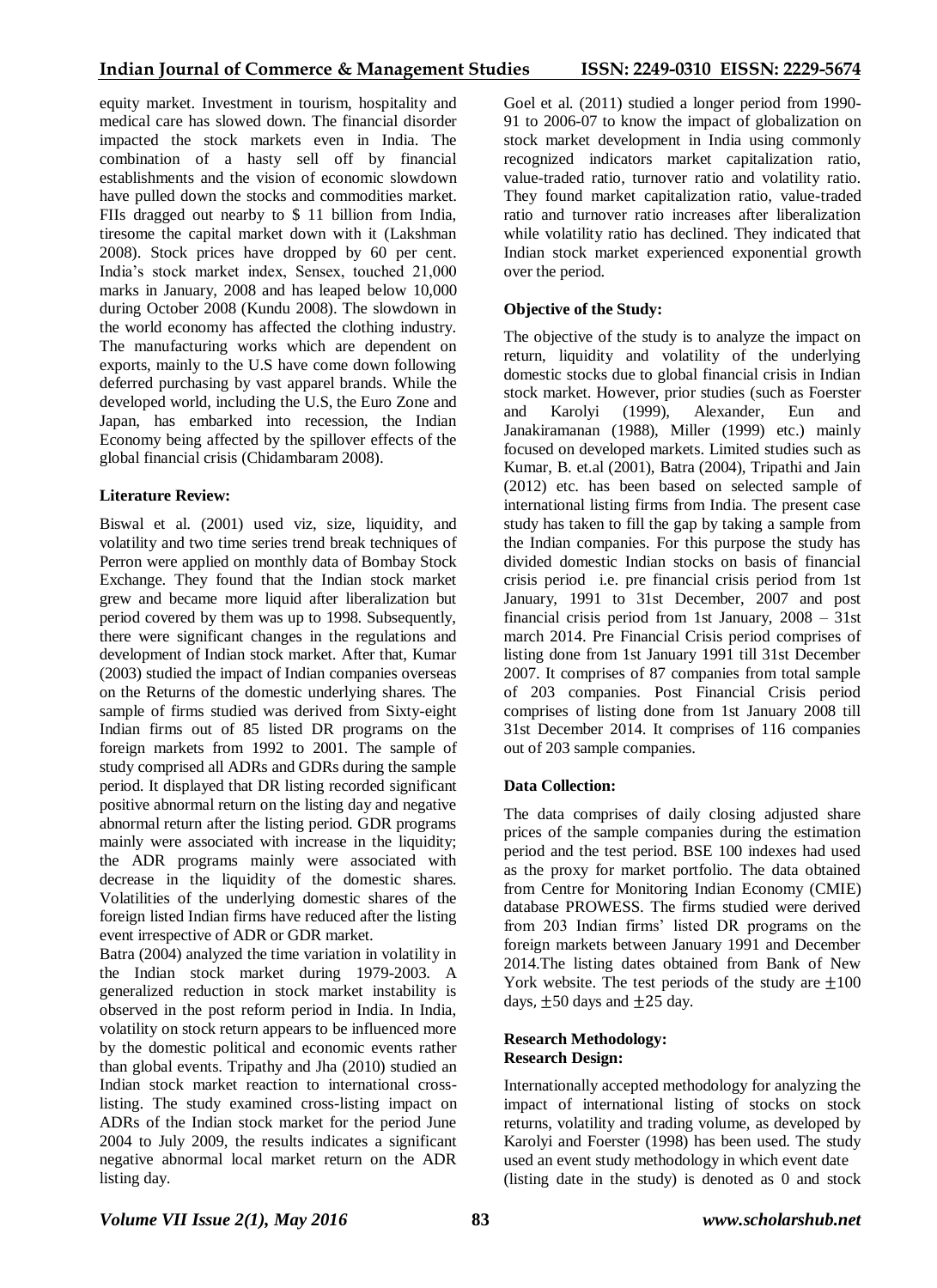returns for some days (say 100 days) before and after that event date are analyzed to detect whether there is any listing effect of foreign listings or not. The estimation period is 108 days before the starting of test period. The following market model is used to estimate the parameters used in calculating:

$$
Rit = \alpha i + \beta i Rmt + \varepsilon it
$$

 $Rit = rate of return of the common stock of the firm on$ the t day.

 $Rmt = rate of return of market index on the t-day.$ 

αi and βi are the estimated parameters that vary from security to security. αi is the intercept which shows Ri when Rm is zero. βi is a parameter that measures the sensitivity of Rit to market index.

These parameters are then used to find out expected return of different working days say -50 before listing, 0-event date and +50 after listing.

# $ERit = \alpha i + \beta iRmt \, \alpha$

Where,  $ERit = Expected return on stock i at$ period t dependent on Rmt.

 $Rmt = Rate of return of market index on the t-day.$ 

 Then to find out the actual return, the adjusted closing prices data has been taken up by using the following formula:

$$
Rit = \frac{Pt - Pt - 1}{Pt - 1} \, \varnothing
$$

Then ABRs was computed as the difference between the actual ex-post returns and the expected normal returns estimate during the market model of returns.

$$
ABRit = Rit - ERit \; \Leftrightarrow
$$

Next, the abnormal returns on individual stocks are cross-sectionally averaged in event time to calculate the average abnormal returns (AARs) (average excess returns):

$$
AARit = \frac{\sum_{i=1}^{N} ABRit}{N}
$$

Where ABRit is the abnormal return for stock i on t trading day relative to the event date.

N is the number of foreign listed firms in our sample. Further, to measure the impact of firms' foreign listing decisions around listing date, cumulated average abnormal returns (CAAR) for the different holding period are calculate. Over an interval of two or more trading days beginning withday  $T_1$ , ending with  $T_2$ , the cumulative average abnormal return is

$$
C A A R_{T1,T2} = \frac{1}{N} \sum_{i=1}^{N} \sum_{t=T1}^{T2} AB R i t
$$

Finally, tests of statistical significance are conducted to know whether the ABRit, AARit and CAARit are statistically significant or not.

$$
Zit = \frac{\sum SABRit}{\sqrt{N}}
$$

Where,  $SABRit = Standardized abnormal return of i$ stock at period t.

 $N =$  Number of companies listed in our sample.

The mean, standard deviation and t-test individually computed of pre as well post listing event period to check whether individually pre listing or post listing or both the listing periods are statistically significant or not as well as mean is deviating from standard deviation too much or it's close to the deviation. The difference in pre and post listing period has been computed on average abnormal returns. Paired t-test used for testing whether pre and post listing AARs and actual returns (AR) are statistically different or not.

ARCH (autoregressive conditional heteroskedasticity) & GARCH (generalized autoregressive conditional heteroskedasticity) model used to check the problem of heteroskedasticity.

AARit =  $\omega + \alpha$  Resid (-1) ^2+β GARCH (-1)

Where,

ω,  $\alpha$ ,  $\beta$  are the estimated parameters.

Resid  $(-1)$   $\Delta$  is the first lag of squared return.

GARCH (-1) is the first lag of conditional variance

Turnover ratio measures applied to know the impact on liquidity on underlying domestic stocks. Liquidity turnover ratio which equals to number of shares traded divided by number of shares outstanding. Variance ratio has been computed as proxy of stock price volatility.

Assumption taken that, at equilibrium, the single factor market model specification of the securities return generating process is appropriate.

## **Hypothesis:**

H1: There is no significant impact on return of the underlying domestic stocks due to global financial crisis in 2008.

H2: Cross listing effects vary significantly on liquidity of the underlying domestic stocks due to financial crisis in 2008.

H3: There is a considerable increase in the volatility of the underlying stocks in the domestic market after international listing.

#### **Results: Impact on Return:**

In Pre Financial Crisis Period i.e. during  $1<sup>st</sup>$  January 1991 till 31<sup>st</sup> December 2007, In  $\pm 100$  days, AAR (average abnormal return) is significant at listing day and after listing event, only 10 days out of 100 days are statistically significant while in post financial crisis period, values of listing day is insignificant and after listing event only 7 days out of 100 days are statistically significant. Result of AAR is not conclusive because it is not proving any particular trend. While, study found that CAAR (Cumulative average abnormal return) values are statistically significant from  $3<sup>rd</sup>$  day to  $100<sup>th</sup>$  day after listing event in pre financial crisis period as well as from  $1<sup>st</sup>$  to  $46<sup>th</sup>$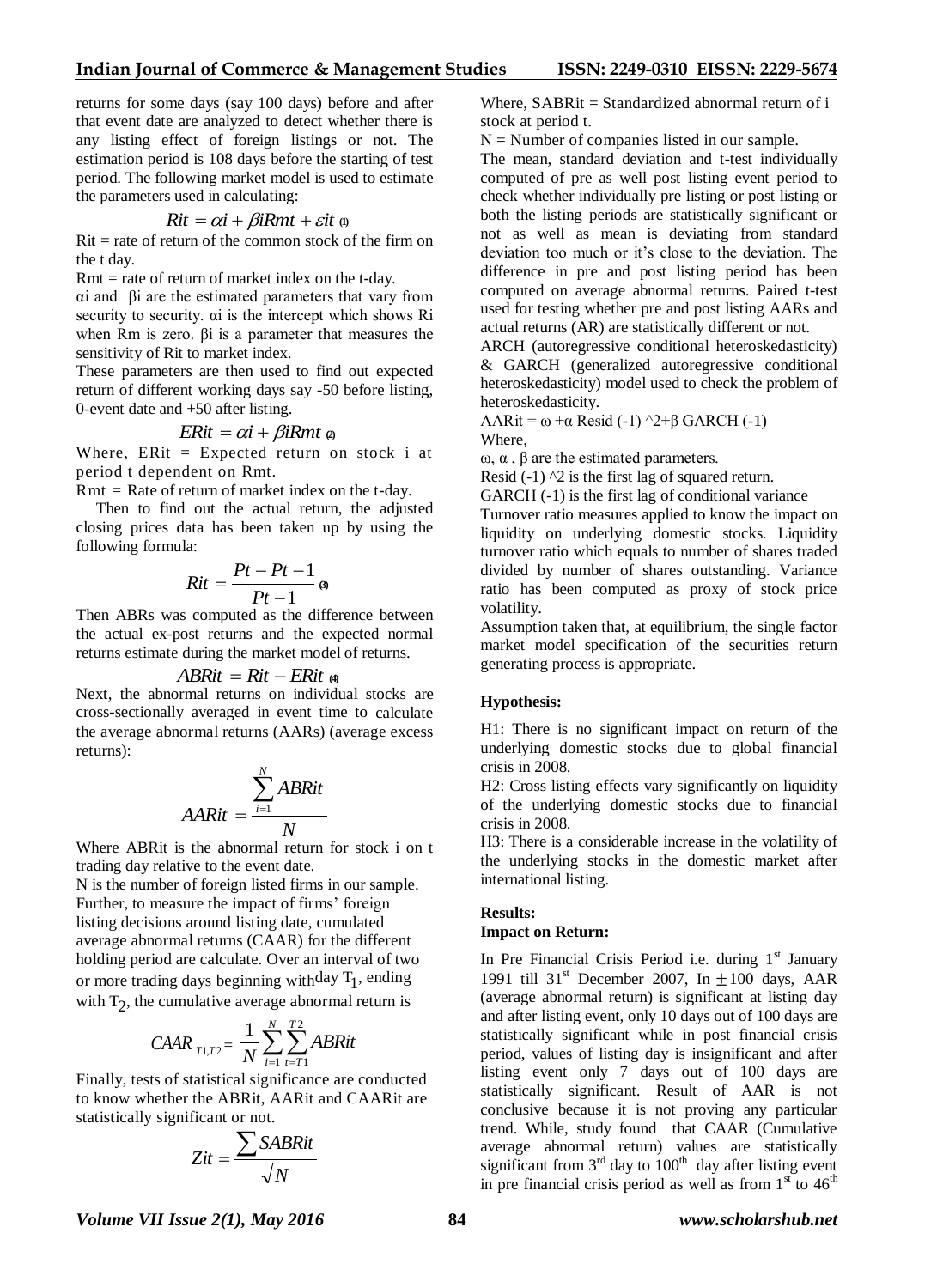day except  $42<sup>nd</sup>$  day after listing event in post financial crisis period. It shows that returns either abnormal return or cumulative returns are significantly negative after listing event. It proves that in long term, impact on return is substantial due to cross listing.

In  $\pm$  50 days window period, before and after financial crisis, values of AAR are not significant during pre and post listing event. At listing day only results are different. Before crisis, listing day is significant while after crisis, it is insignificant. CAAR result is totally reverse from AAR results. Values after listing event in CAAR is significant for almost whole period except  $42<sup>nd</sup>$  day in post financial crisis period and in pre financial crisis period, values of CAAR is significantly negative from  $20<sup>th</sup>$  to 50<sup>th</sup> day. It again proves that returns have been declined markedly after cross listing event.

In  $\pm$  25 days event period, result of AAR is insignificant during pre and post financial crisis period except just one day before listing and on  $13<sup>th</sup>$ day after listing event. One day before listing event can be considered as announcement effect on stock returns. In pre financial crisis period, CAAR values are insignificant during listing day but in post financial crisis period, CAAR values are significant at listing day and after listing event also from  $1<sup>st</sup>$ day to  $20<sup>th</sup>$  day. In short term period, CAAR values have shown an upward trend.

Overall, results might be interpreted as the returns have positive immediate impact after cross listing while in long term returns are declining significantly. This might be due to overreaction of corporates during listing event. In long term period, markets are diversified and globalized then returns get reduced.

## **Paired t-test Results:**

Paired t-test (Table 2) has been computed for testing whether before listing and after listing. In  $\pm$  100 days,  $\pm$  50 &  $\pm$  25 days window period, mean difference before and after listing event is negative but insignificant during pre-financial crisis and postfinancial crisis. Results are almost same for both pre listing period as well as post listing period. Hence, null hypothesis cannot be rejected that difference in means after cross listing is not significantly different.

## **Unit Root Test:**

A unit root test has been computed to check the stationary of our AARs values by using augmented dickey fuller test statistic which shows that null hypothesis of unit root test is rejected. Series of AAR is stationary for  $\pm$  100 days  $\& \pm 50$  days window period but not for  $\pm$  25 days. This might be due to overreaction of corporates after cross listing. It would take time to auto correct the market variances. Adjusted Rsquare also explains that in long and medium term, returns explained by financial crisis factors is less than 15%. There might be other important factors like behavior of investors, competitors, political stability etc.

## **Impact on Liquidity:**

In Pre Financial Crisis (Table4), the mean differences of post listing and pre listing period turnover ratios are positive i.e. '0.0017' in +-100 period. This shows post listing turnover ratio is higher as compared to pre listing turnover ratio. The results are statistically significant (4.2114) also. Overall, according to turnover ratio measure, because of cross listing the liquidity of domestic stocks has increased significantly. In Post Financial Crisis (Table 4), mean differences are negative for all the test windows. For e.g. +-100 test period is -0.00144. This shows that pre listing has higher turnover as compared to post listing period. These mean differences are statistically significant (- 11.267) for all test window periods. This shows that cross listing has declined but significant impact on liquidity. That negative impact of cross listing is applicable on all test periods i.e. long term (+-100), medium term  $(+-50)$  & short term  $(+-25)$  period also. Overall, the study shows that cross listed companies has negative and significant impact.

## **Impact on Volatility:**

In Pre Financial Crisis period, variance ratio (Table 5) has increased for all test periods. All the values of variance ratio are greater than one such as in  $+150$ days test period it is 1.0732. According to F-test, mixed result found. Window period shows no change in pre and post volatility. According to p-value, mixed result has been found.

In Post Financial Crisis period, variance ratio (Table 5) has decreased for event period  $+$  -50 days (1.3246) window period and  $+$  -25 days (1.5780) window period. According to F-test and p-value, null hypothesis has been accepted for all test periods as Fvalues< F-critical values and p-value >0.05. This shows pre listing return variances is almost equal to post listing return variances. Overall, no significant impact found on volatility of domestic stocks after listing event in financial crisis period. The study is not rejecting the hypothesis that cross listing effects varied on volatility of the underlying domestic stocks.

Overall, when bifurcation on pre and post financial crisis period done on basis of global financial crisis in 2008, results have shown different impact on volatility in different periods. Variance ratio increased in pre financial crisis period while decreased in post financial crisis period. In pre financial crisis period, volatility has mixed impact while in post financial crisis period, volatility has no significant impact on domestic stocks. A more sophisticated model has been applied for volatility i.e. ARCH & GARCH model. ARCH (autoregressive conditional heteroskedasticity) models recognize the presence of successive periods of relative volatility and stability. This model is employed commonly in modeling financial time series that exhibit time-varying volatility clustering, i.e. periods of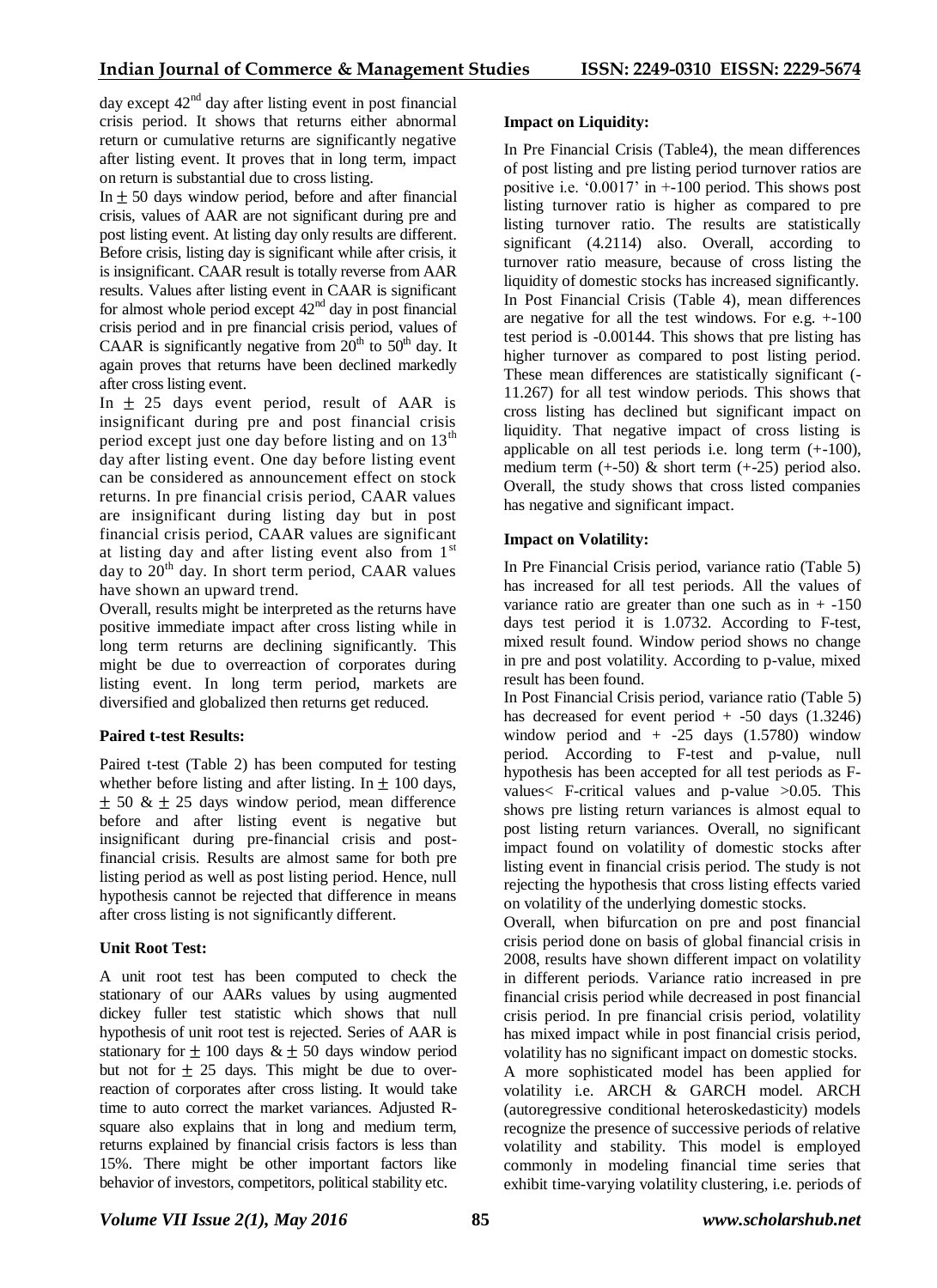swings followed by periods of comparative calm. Table 6 shows the results after applying ARCH & GARCH model. This model result explains whether there is any problem of volatility clustering due to financial time series data or not.

Overall, pre and post classification is done on basis of global financial crisis in 2008; results (Table 6) have shown different impact on volatility in different periods. Variance ratio increased in pre financial crisis period while decreased in post financial crisis period. In pre financial crisis period, volatility has mixed impact while in post financial crisis period; volatility has no significant impact on domestic stocks.

## **Conclusions:**

Even in global financial crisis period bifurcation, when crisis period considered separately during pre-listing, listing day and post listing period, in Pre Financial Crisis period, there is a decrease in abnormal returns after cross listing which are significant also in all test periods but in Post Financial Crisis period, in long term period, average abnormal return values were declined after cross listing but in short term period, returns were increased after cross listing. Hence, no conclusive results were found. Results of paired t-test on AARs are similar in Pre financial crisis as well as in Post financial crisis period. Hence, in different 'Financial Crisis Period' different price reaction has been found depending on the event period. No conclusive result has been found.

The liquidity measure of turnover ratio, pre financial crisis period has positive impact while post financial crisis period has negative impact on liquidity of domestically listed stocks. Overall, pre and post financial crisis period has contradicting results. This is an important finding from prospective investor's point of view as want to hold the company's stock after listing event.

According to global financial crisis event classification, in pre financial crisis period, volatility has mixed result while in post financial crisis period; volatility has no significant impact on domestic stocks. Overall, the study has found a significant change on return of underlying domestic stocks after cross listing, liquidity significantly declined after financial crisis while volatility has no significant impact due to global crisis. One probable reason for our empirical findings may be that Indian stock markets are not efficiently integrated as compare to developed markets. Overall results support investor recognition theory. Investor recognition theory explains that wider in investor's base due to cross listing reduce the return and risk. Due to cross listing markets get integrated and that risk premium gets reduced simultaneously with reduction in risk.

## **Implications:**

Indian stock markets are considered to be an efficient and effectively integrated market in comparison to other countries market. Results of the study provide

insights about the possible merits and impacts of their international listing decisions. Corporate managers must consider the impact of each stock exchange in which it wants to list before taking stock exchange decision. Policy makers and stock exchange regulators should work out policies, so that liquidity again increases in Indian stock exchange. Results of the study found relevant for prospective investors as well as present investors while investing in the stock market.

#### **Limitations of the Study:**

Another approach for computing abnormal returns is Event Parameter Approach, also called Multivariate Regression Model (MVRM) which combines event periods and estimations into a single time series. Future researchers could replicate the study by applying Event Parameter Approach. The study investigates the impact of cross listing on liquidity and volatility of Indian domestic stocks. However, it would be useful to compare this impact across different host markets. Future researchers could also consider the impact of cross listing not on cross listed domestic stocks but also on the rival stocks which are not cross listed.

#### **References:**

- [1] Alexander, G. J., Eun, C.S., & Janakiramanan S. (1988). International Listings and Stock Returns: Some Empirical Evidence. Journal of Financial and Quantitative Analysis, 23 (2),135-151.
- [2] The Bank of New York, (2009).The Depository Receipt Markets Mid-Yearbook 2009. The Bank of New York Depository Receipts Division.
- [3] Batra, A. (2004). Stock Return Volatility Patterns in India. Indian Council For Research on International Economic Relations. Working Paper 124, March.
- [4] Biswal, P.C. and Kamaiah, B. (2001). Stock Market Development in India, Is There Any Trend Break? Economic and Political Weekly, Vol. 36, No. 4, pp.377-384.
- [5] Chidambaram, P. (2008). Spill over effects of global crisis will be tackled. The Hindu, Daily, November 19, 2008, pp. 15.
- [6] Foerster, S. R., Karolyi, G. A., & Wiener, D.(1998). The Lure of American Exchanges for Canadian Issuers. Research study sponsored by National Public Relations and Scotia Capital Markets.
- [7] Foerster, S. R. & Karolyi, G. A.(1999). The Effects of Market Segmentation and Investor Recognition on Asset Prices: Evidence from Foreign Stocks Listing in the United States. Journal of Finance, 54, 981-1013.
- [8] Goel, K. & Gupta, R. (2011). Impact of globalization on stock market development in India. Delhi Bussiness Review. Vol. 12, Issue 1,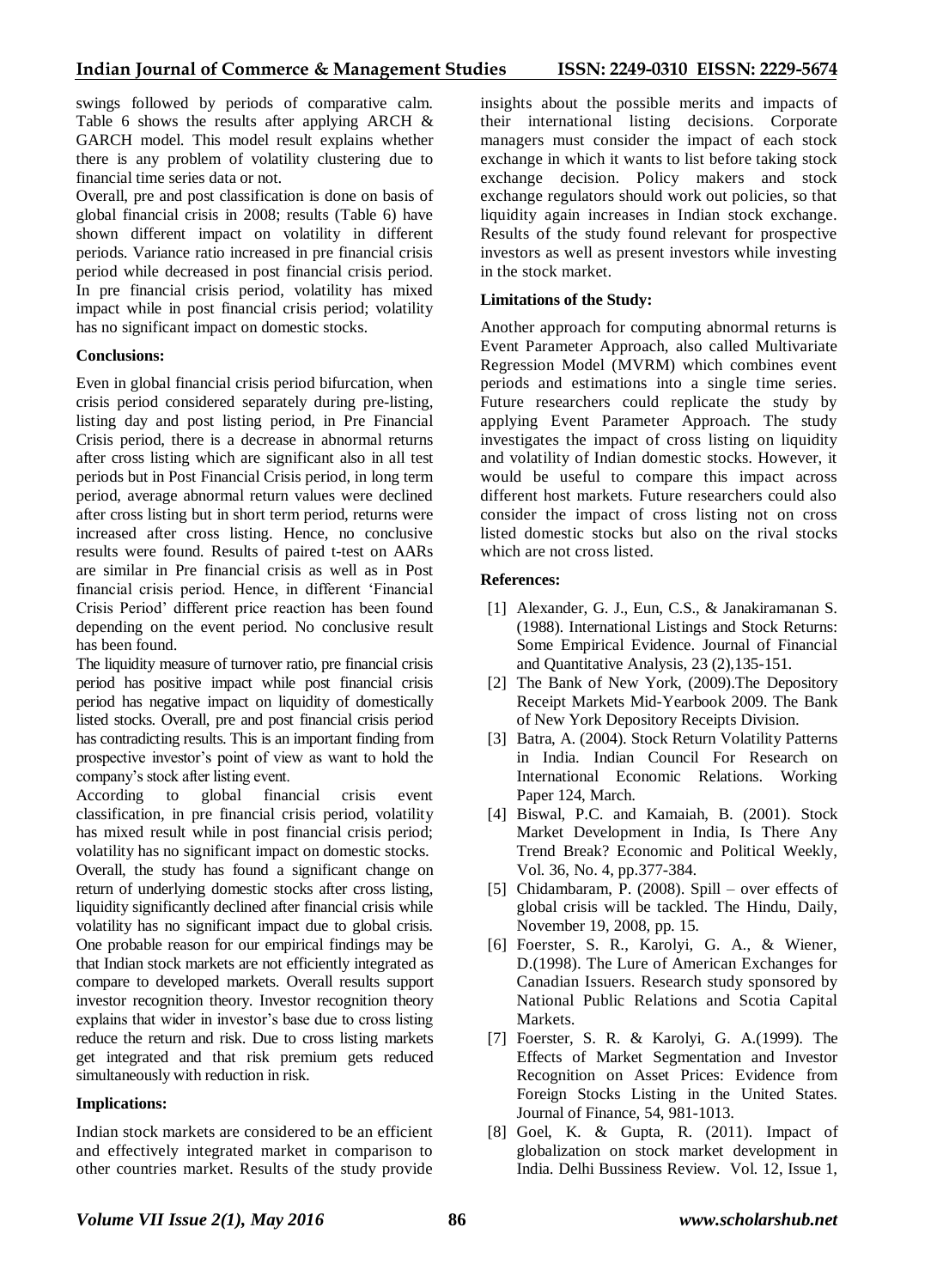pp. 69-74.

- [9] Kumar, M., Bhole, L. M., & Saudagaran, S. M. (2001). The Impact of International Listings on Liquidity: Evidence from the Indian Stock Market. Vikalpa, 26, 35-50.
- [10]Kundu, S. (2008). Can the India economy emerge unscathed from the global financial crisis? From<http://www.observerindia.com> (Retrieved December 3, 2008).
- [11] Lakshman, N. (2008).World Financial Crisis: India's Hurting, Too. From <http:// www. businessweek.com. (Retrieved October 29, 2008).
- [12]Miller, D. (1999). The market reaction to

international cross-listings: Evidence from depositary receipts, Journal of Financial Economics 51, 103–123.

- [13] Tripathi, V. & Jain, R. (2012). Short-term Return Effect of International Listing of Stocks: Evidence from Pharmaceutical and Chemical Companies in India. Asia-Pacific Journal of Management Research and Innovation, September 2012, Vol. 8, Issue 3, pp. 255-263.
- [14]Tripathy, N. & Jha, M. K. (2010). Indian Stock Market Reaction To International Cross-Listing: Evidence From Depository Receipts. China Business Review, Vol. 9, pp. 1-16.

|                |          | Mean      | <b>Standard</b><br><b>Deviation</b> | T         |                |          | Mean      | <b>Standard</b><br><b>Deviation</b> | T         |
|----------------|----------|-----------|-------------------------------------|-----------|----------------|----------|-----------|-------------------------------------|-----------|
|                | Pre AR   | 0.3531    | 0.3509                              | 10.0641   | Post FC (100)  | Pre AR   | 0.2382    | 0.7860                              | 3.0305    |
|                | Pre AAR  | $-0.0408$ | 0.3052                              | $-1.3356$ |                | Pre AAR  | 0.2044    | 0.7398                              | 2.7635    |
| Pre FC $(100)$ | List AR  | $-0.3950$ |                                     |           |                | List AR  | $-0.8438$ |                                     |           |
|                | List AAR | $-0.8150$ |                                     |           |                | List AAR | $-1.0422$ |                                     |           |
|                | Post AR  | 0.0118    | 0.4169                              | 0.2832    |                | Post AR  | $-0.2054$ | 0.7504                              | $-2.7378$ |
|                | Post AAR | $-0.2768$ | 0.3613                              | $-7.6590$ |                | Post AAR | $-0.1952$ | 0.7001                              | $-2.7882$ |
|                | Pre AR   | 0.4017    | 0.4005                              | 7.0925    | Post FC $(50)$ | Pre AR   | 0.3136    | 0.7517                              | 2.9495    |
|                | Pre AAR  | $-0.0107$ | 0.3513                              | $-0.2158$ |                | Pre AAR  | 0.3709    | 0.6798                              | 3.8575    |
| Pre FC $(50)$  | List AR  | $-0.3950$ |                                     |           |                | List AR  | $-0.8438$ |                                     |           |
|                | List AAR | $-0.8150$ |                                     |           |                | List AAR | $-1.0422$ |                                     |           |
|                | Post AR  | $-0.0519$ | 0.4150                              | $-0.8841$ |                | Post AR  | $-0.1866$ | 0.8651                              | $-1.5254$ |
|                |          | Mean      | <b>Standard</b><br><b>Deviation</b> | T         |                |          | Mean      | <b>Standard</b><br><b>Deviation</b> | T         |
|                | Post AAR | $-0.2880$ | 0.3812                              | $-5.3412$ |                | Post AAR | $-0.1335$ | 0.7602                              | $-1.2414$ |
| Pre FC $(25)$  | Pre AR   | 0.4327    | 0.4077                              | 5.3072    | Post FC $(25)$ | Pre AR   | 0.3976    | 0.6778                              | 2.9328    |
|                | Pre AAR  | 0.0122    | 0.3339                              | 0.1833    |                | Pre AAR  | 0.3688    | 0.6606                              | 2.7911    |
|                | List AR  | $-0.3950$ |                                     |           |                | List AR  | $-0.8438$ |                                     |           |
|                | List AAR | $-0.8150$ |                                     |           |                | List AAR | $-1.0422$ |                                     |           |
|                | Post AR  | 0.0869    | 0.4504                              | 0.9647    |                | Post AR  | 0.0364    | 0.8515                              | 0.2140    |
|                | Post AAR | $-0.1940$ | 0.4287                              | $-2.2629$ |                | Post AAR | 0.0053    | 0.6188                              | 0.0431    |

#### **Table 1: Returns of Financial Crisis Period**

Table reports actual and average abnormal return-mean, standard deviation and t-test of before and after cross listing event of sample of 87 Indian Companies before financial crisis in 2008 & 116 Indian Companies after financial crisis in 2008. Paired t-test results are also given to know whether difference before and after listing return is significant or not. Period of sample is from 1991-2014. Test window period is 100, 50, 25 days before and after cross listing and zero as listing day.

**Table 2: Paired t-test return during financial crisis period**

| <b>Window</b><br>period |                | <b>Mean</b><br>difference | T-test*   | Window<br>period |                      | <b>Mean</b><br>difference | T-test*   |  |
|-------------------------|----------------|---------------------------|-----------|------------------|----------------------|---------------------------|-----------|--|
| <b>AAR</b>              |                | <b>Pre FC (100)</b>       |           |                  | <b>Post FC (100)</b> |                           |           |  |
| Post-Pre                | Before listing | $-0.3413$                 | $-6.1254$ | Post-Pre         | Before listing       | $-0.4436$                 | $-3.7788$ |  |
|                         | After listing  | $-0.2360$                 | $-4.8296$ |                  | After listing        | $-0.3996$                 | $-3.6536$ |  |
|                         |                | Pre $FC(50)$              |           |                  | <b>Post FC (50)</b>  |                           |           |  |
| Post-Pre                | Before listing | $-0.4536$                 | $-5.3797$ |                  | Before listing       | $-0.5002$                 | $-2.8330$ |  |
|                         | After listing  | $-0.2773$                 | $-3.9825$ | Post-Pre         | After listing        | $-0.5043$                 | $-3.4048$ |  |
|                         |                | Pre $FC(25)$              |           |                  | <b>Post FC (25)</b>  |                           |           |  |
| Post-Pre                | Before listing | $-0.3458$                 | $-2.8348$ | Post-Pre         | Before listing       | 0.3611                    | 0.0330    |  |
|                         | After listing  | $-0.2062$                 | $-1.8632$ |                  | After listing        | $-0.3634$                 | $-0.2404$ |  |

\* Significance at 5% level